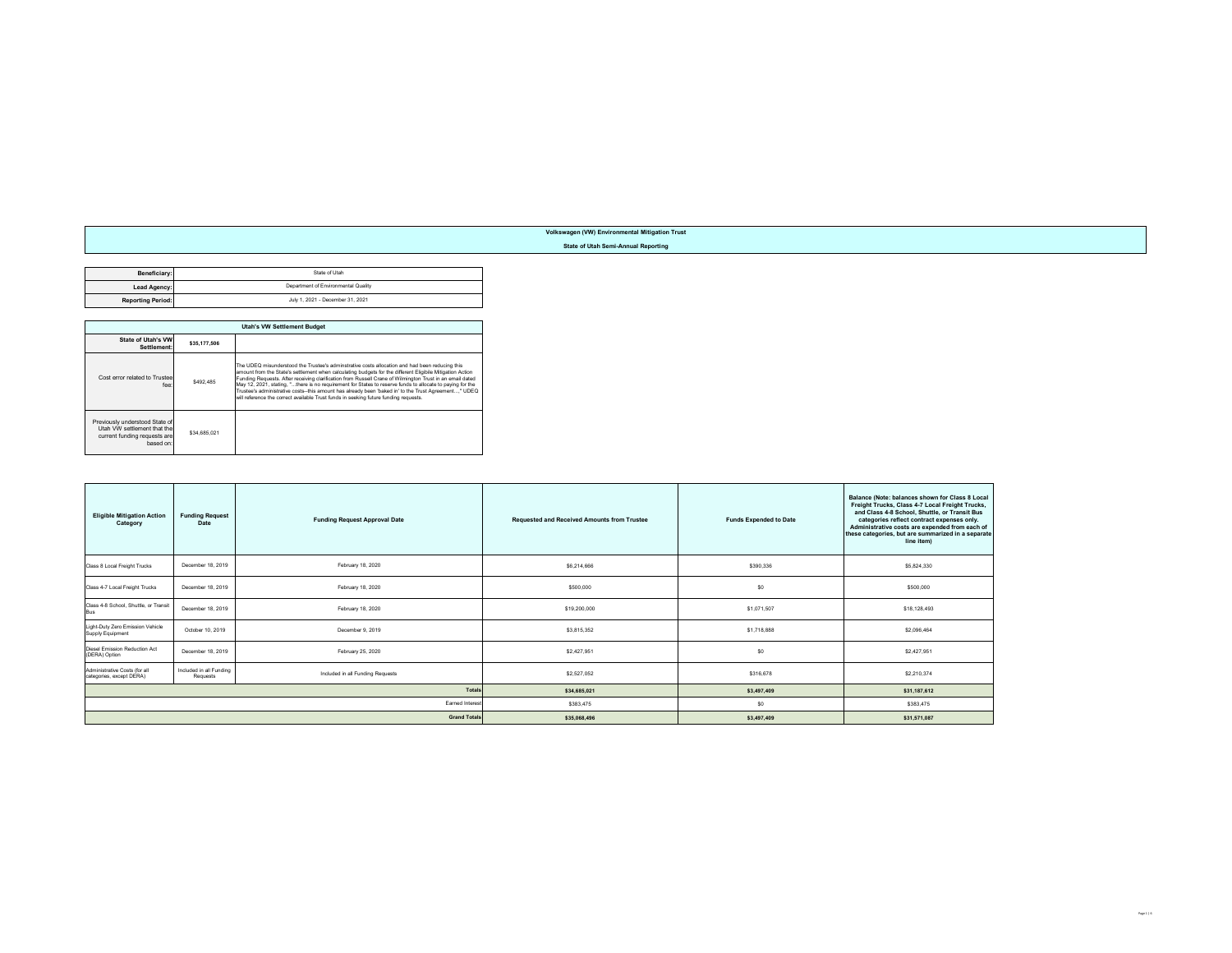| <b>Project Summary</b>                            |                                                         |                                                                                                                                                                                                            |                                                                                                                                                                                                                                                                                                                                                                                                                                                         |                                                                                                                                                                                                                                                                                                                                                                                  |                                                                                                                                                                                                                                                                                                                                                                                       |                                        |                                                 |                                                   |  |
|---------------------------------------------------|---------------------------------------------------------|------------------------------------------------------------------------------------------------------------------------------------------------------------------------------------------------------------|---------------------------------------------------------------------------------------------------------------------------------------------------------------------------------------------------------------------------------------------------------------------------------------------------------------------------------------------------------------------------------------------------------------------------------------------------------|----------------------------------------------------------------------------------------------------------------------------------------------------------------------------------------------------------------------------------------------------------------------------------------------------------------------------------------------------------------------------------|---------------------------------------------------------------------------------------------------------------------------------------------------------------------------------------------------------------------------------------------------------------------------------------------------------------------------------------------------------------------------------------|----------------------------------------|-------------------------------------------------|---------------------------------------------------|--|
| <b>Eligible Mitigation Action</b><br>Category     | <b>Project Entity</b>                                   | <b>Project Status</b>                                                                                                                                                                                      | <b>Project Development</b>                                                                                                                                                                                                                                                                                                                                                                                                                              | <b>Project Implementation</b>                                                                                                                                                                                                                                                                                                                                                    | <b>Modifications from Approved Funding Request</b>                                                                                                                                                                                                                                                                                                                                    | Anticipated<br><b>Termination Date</b> | Annual<br><b>Emissions</b><br><b>Reductions</b> | Lifetime<br><b>Emissions</b><br><b>Reductions</b> |  |
| <b>Class 8 Local Freight Truck</b><br>Projects:   |                                                         |                                                                                                                                                                                                            |                                                                                                                                                                                                                                                                                                                                                                                                                                                         |                                                                                                                                                                                                                                                                                                                                                                                  |                                                                                                                                                                                                                                                                                                                                                                                       |                                        |                                                 |                                                   |  |
|                                                   | Bountiful City                                          | Awarded \$145,000 for two Class 8 truck replacements, funded at 50 percent. Grant contract finalized.<br>Both truck replacements were completed.                                                           | Reimbursed \$71,709 for the first completed vehicle replacement project.<br>Documentation was submitted to UDEQ for the second truck.                                                                                                                                                                                                                                                                                                                   | Reimbursement for the second truck is expected to occur by February<br>2022.                                                                                                                                                                                                                                                                                                     | N/A                                                                                                                                                                                                                                                                                                                                                                                   | February 2022                          | 0.278                                           | 0.833                                             |  |
|                                                   | City of North Salt Lake                                 | Awarded \$108,741 for one truck replacement,funded at 50 percent. Grant contract finalized. Required<br>documentation submitted and approved. Project is complete.                                         | Complete.                                                                                                                                                                                                                                                                                                                                                                                                                                               | Complete.                                                                                                                                                                                                                                                                                                                                                                        | N/A                                                                                                                                                                                                                                                                                                                                                                                   | November 19, 2020                      | 0.016                                           | 0.128                                             |  |
|                                                   | City of Orem                                            | Awarded \$982,500 for four Class 8 truck replacements, funded at 50 percent. Grant contract is finalized.<br>Projects are in process. Two of the dump truck replacements are complete.                     | Two of three dump truck replacement projects are complete. The first of these<br>replacement trucks was placed into service on 12/8//2020, and the second<br>replacement truck was placed into service on 2/19/2021. The third replacement<br>dump truck has been odered and expected to be placed into service sometime<br>during the third quarter of 2022.<br>One fire truck has been ordered and is expected to be placed into service May<br>2022. | The first of three dump trucks was scrapped on 2/12/2021; the second<br>replacement dump truck was scrapped on 3/15/2021; the fire truck<br>was scrapped on 2/15/2021.<br>The third dump truck is expected to be scrapped sometime during the<br>third quarter of 2022.                                                                                                          | N/A                                                                                                                                                                                                                                                                                                                                                                                   | March 31, 2023                         | 0.581                                           | 4.242                                             |  |
|                                                   | Salt Lake City<br>Corporation                           | Awarded \$1,281,503 for nine truck replacements, funded at 50 percent. Grant contract is finalized.<br>Projects are in process.                                                                            | The procurement process has been approved for three of the nine new replacement<br>vehicles for VINs 2964, 6416, and 0371, and the City has placed orders for them<br>with an expected delivery date of November 2021 for the replacements of VINs<br>6416 and 0371 and March 2022 for the replacement of VIN 2964.                                                                                                                                     | The procurement process began for four additional vehicles: VINs<br>1488, 1489, 8043, and 3513.                                                                                                                                                                                                                                                                                  | Salt Lake City has requested the removal of five trucks from<br>their original award of \$1,773,853 for 14 truck replacements.<br>The new award amount is \$1,281,503 for nine truck<br>replacements.                                                                                                                                                                                 | April 27, 2023                         | 0.277                                           | 1.296                                             |  |
|                                                   | and Rescue (SLUSR)                                      | Salt Lake Urban Search Awarded \$86,740 for one truck replacement, funded at 50 percent. Grant contract is finalized. Project is in The new replacement vehicle has been ordered.<br>process.              |                                                                                                                                                                                                                                                                                                                                                                                                                                                         | The new replacement vehicle is expected to be delivered January 2022<br>and placed into service February 2022.                                                                                                                                                                                                                                                                   | N/A                                                                                                                                                                                                                                                                                                                                                                                   | March 17, 2024                         | 0.034                                           | 0.237                                             |  |
|                                                   | Utah Department of<br>Transportation                    | Awarded \$2,604,948 for 22 truck replacements, funded at 50 percent. Grant contract is finalized. Projects<br>are in process.                                                                              | The purchases of all 22 new truck replacements are completed.                                                                                                                                                                                                                                                                                                                                                                                           | The first four of 22 trucks have been scrapped. The scrappage of the<br>remaining 18 trucks has been delayed due to COVID-related issues.<br>The new 22 replacement trucks have been placed into service.                                                                                                                                                                        | N/A                                                                                                                                                                                                                                                                                                                                                                                   | March 16, 2023                         | 1.376                                           | 7.76                                              |  |
|                                                   | Additional Class 8 Local<br>Freight Truck Projects      | \$512,884 to be awarded for future projects.                                                                                                                                                               | TBD                                                                                                                                                                                                                                                                                                                                                                                                                                                     | <b>TBD</b>                                                                                                                                                                                                                                                                                                                                                                       | TBD                                                                                                                                                                                                                                                                                                                                                                                   | TBD                                    | <b>TBD</b>                                      | TBD                                               |  |
|                                                   |                                                         |                                                                                                                                                                                                            |                                                                                                                                                                                                                                                                                                                                                                                                                                                         |                                                                                                                                                                                                                                                                                                                                                                                  | Total Anticipated Emissions Reductions from Class 8 Local Freight Truck Projects                                                                                                                                                                                                                                                                                                      |                                        | 2.562                                           | 14,496                                            |  |
| <b>Class 4-7 Local Freight Truck</b><br>Projects: |                                                         |                                                                                                                                                                                                            |                                                                                                                                                                                                                                                                                                                                                                                                                                                         |                                                                                                                                                                                                                                                                                                                                                                                  |                                                                                                                                                                                                                                                                                                                                                                                       |                                        |                                                 |                                                   |  |
|                                                   | Pleasant Grove City                                     | Awarded \$410,112 for five truck replacements, funded at 50 percent. Grant contract finalized. Projects are The orders for the new truck replacements have been delayed due to supply- chain<br>n process. | issues.                                                                                                                                                                                                                                                                                                                                                                                                                                                 | Three of the five new replacement trucks are expected to be placed into vehicle weight rating of the five participating trucks, it was<br>service by April or May of 2022.<br>Because of significant delays and supply-chain shortages, the<br>remaining two replacement trucks will no longer be available. The City<br>will be redoing their bid process for these two trucks. | Upon reviewing further documentation to verify the gross<br>discovered that two of the trucks. VINs 0452 and 0453 are<br>Class 8 trucks. As such, a modification to remove these two<br>trucks from the Class 4-7 Local Freight Trucks (Medium<br>Trucks) Funding Request and add them to the Class 8 Local<br>reight Truck (Eligible Large Trucks) Funding Request is in<br>process. | May 22, 2023                           | 0.202                                           | 1.577                                             |  |
|                                                   | Additional Class 4-7<br>Local Freight Truck<br>Projects | \$89,888 to be awarded for future projects.                                                                                                                                                                | TBD                                                                                                                                                                                                                                                                                                                                                                                                                                                     | <b>TBD</b>                                                                                                                                                                                                                                                                                                                                                                       | TBD                                                                                                                                                                                                                                                                                                                                                                                   | TRD                                    | <b>TBD</b>                                      | TBD                                               |  |
|                                                   |                                                         |                                                                                                                                                                                                            |                                                                                                                                                                                                                                                                                                                                                                                                                                                         |                                                                                                                                                                                                                                                                                                                                                                                  | Total Anticipated Emissions Reductions from Class 4-7 Local Freight Truck Projects                                                                                                                                                                                                                                                                                                    |                                        | 0.202                                           | 1.577                                             |  |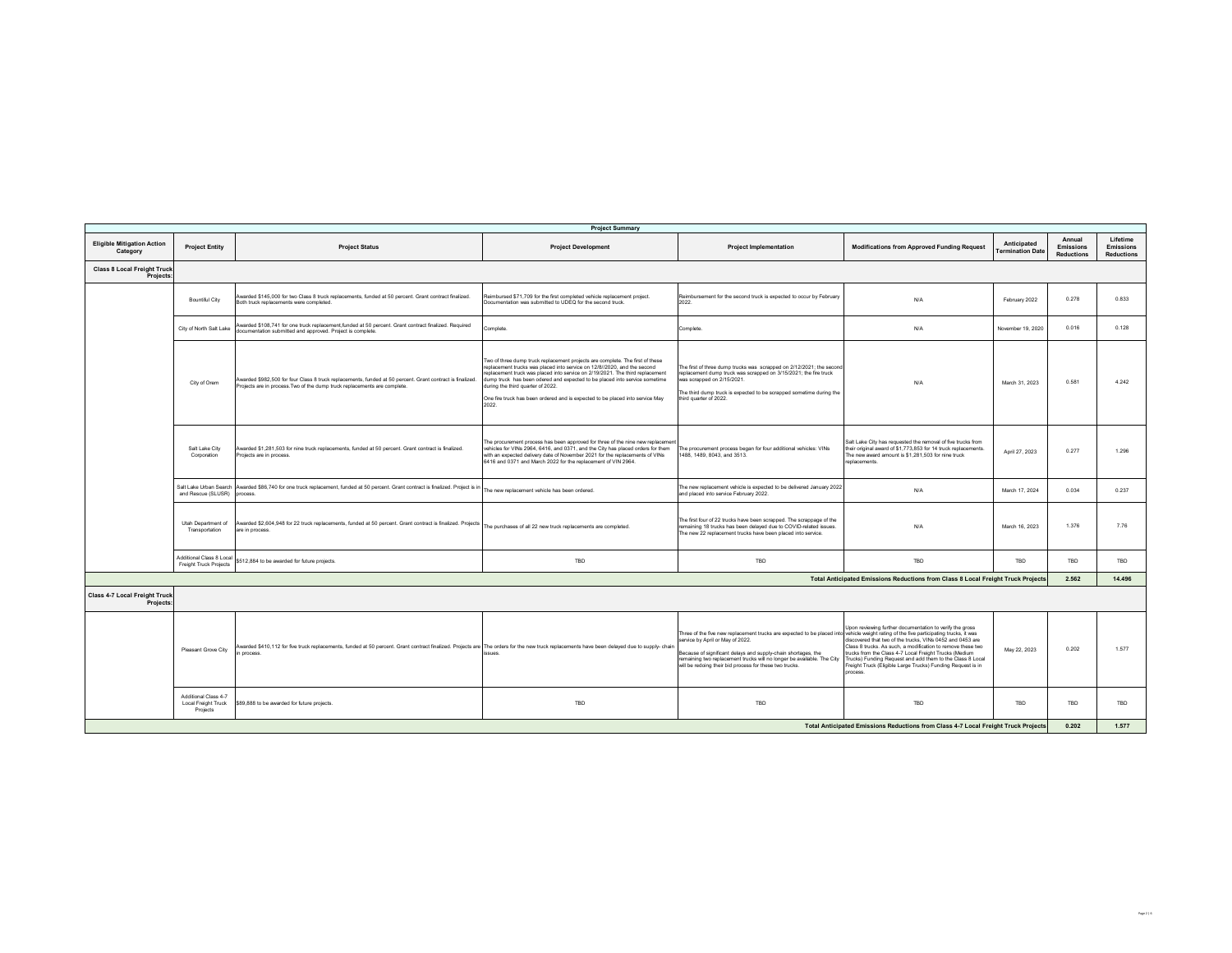| Class 4-8 School, Shuttle, and<br><b>Transit Bus Projects:</b>                                  |                                                  |                                                                                                                                                                                                                                                                                                                                                                                                                                          |                                                                                                                                                                                       |                                                                                                                                                                                   |                                                                                                                     |                     |            |        |
|-------------------------------------------------------------------------------------------------|--------------------------------------------------|------------------------------------------------------------------------------------------------------------------------------------------------------------------------------------------------------------------------------------------------------------------------------------------------------------------------------------------------------------------------------------------------------------------------------------------|---------------------------------------------------------------------------------------------------------------------------------------------------------------------------------------|-----------------------------------------------------------------------------------------------------------------------------------------------------------------------------------|---------------------------------------------------------------------------------------------------------------------|---------------------|------------|--------|
|                                                                                                 | Canvons School District                          | Awarded \$826,000 for 14 school bus replacements, funded at 50 percent. Grant contract is finalized.<br>Required documentation has been submitted and approved. Projects are complete.                                                                                                                                                                                                                                                   | Complete.                                                                                                                                                                             | Complete.                                                                                                                                                                         | N/A                                                                                                                 | July 29, 2021       | 1.04       | 4.478  |
|                                                                                                 | City of Orem                                     | Awarded \$87,500 for one shuttle bus replacement, funded at 50 percent. Grant contract is finalized.<br>Projects are in process.                                                                                                                                                                                                                                                                                                         | The City of Orem has had to cancel their contract with the selected vendor, Lewis<br>Coach, for the new shuttle bus due to their inability to deliver product.                        | The City will be redoing their Request for Proposal process in search<br>for a new vendor in February 2022.                                                                       | N/A                                                                                                                 | March 31, 2023      | 0.096      | 0.671  |
|                                                                                                 | Davis School District                            | Awarded \$136,260 for two school bus replacements, funded at 50 percent. Grant contract is finalized.<br>Projects are in process.                                                                                                                                                                                                                                                                                                        | The District completed its submittal of documentation for both of the participating<br>school buses.                                                                                  | The District intends to begin the procurement process for the new<br>replacement buses in March 2022.                                                                             | N/A                                                                                                                 | Septetmber 28, 2023 | 0.113      | 1.016  |
|                                                                                                 | Jordan School District                           | Awarded \$138,992 for two school bus replacements, funded at 50 percent. Grant contract is finalized.<br>Required documentation has been submitted and approved. Projects are complete.                                                                                                                                                                                                                                                  | Complete.                                                                                                                                                                             | Complete.                                                                                                                                                                         | N/A                                                                                                                 | August 4, 2021      | 0.104      | 0.617  |
|                                                                                                 |                                                  | Awarded \$3,693,941 for six transit bus replacements to electric, funded at 65 percent. An amendment is   A request for proposals for the purchase of the electric transit buses has been<br>Park City Municipal Corp in process to remove one bus from this award, changing the award amount to \$3,129,449. Projects are in developed and open for bids. Multiple proposals have been evaluated and a vendor and updates i<br>process. | has been selected.                                                                                                                                                                    | Details of the project are being evaluated so as to incorporate changes Park City Municipal notified UDEQ that one of their participating<br>award due to the removal of one bus. | buses (VIN 15GGB291061076507) needs to be removed from<br>their award due to the bus being totalled in a collision. | July 30, 2023       | 2.215      | 8.353  |
|                                                                                                 | District                                         | Salt Lake City School Awarded \$699,660 for four school bus replacements to electric, funded at 65 percent. Grant contract is<br>finalized. Required documentation has been submitted and approved. Projects are complete.                                                                                                                                                                                                               | Complete.                                                                                                                                                                             | Complete.                                                                                                                                                                         | N/A                                                                                                                 | January 2022        | 0.328      | 1.071  |
|                                                                                                 | Tooele County School<br><b>District</b>          | Awarded \$132,000 for two school bus replacements, funded at 50 percent. Grant contract is finalized.<br>Required documentation submitted and approved. Project is complete.                                                                                                                                                                                                                                                             | Complete.                                                                                                                                                                             | Complete.                                                                                                                                                                         | N/A                                                                                                                 | April 27, 2021      | 0.368      | 1.723  |
|                                                                                                 | Utah Transit Authority<br>(UTA)                  | Awarded \$13,079,240 for 20 transit bus replacements to electric, funded at 65 percent. Grant contract is<br>finalized. Projects in process.                                                                                                                                                                                                                                                                                             | Procurement documentation has been approved for the new replacement bus<br>purchases. A vendor has been selected and the new electric buses have been<br>ordered and are being built. | The new electric transit buses are expected to be placed into service<br>October 2022, and the original diesel transit buses scrapped by<br>December 2022.                        | N/A                                                                                                                 | May 22, 2023        | 10.905     | 32.715 |
|                                                                                                 | Additional Class 4-8<br>and Transit Bus Projects | School Bus, Shuttle Bus, \$406,407 to be awarded for future projects.                                                                                                                                                                                                                                                                                                                                                                    | <b>TBD</b>                                                                                                                                                                            | <b>TBD</b>                                                                                                                                                                        | <b>TBD</b>                                                                                                          | <b>TBD</b>          | <b>TRD</b> | TBD    |
| Total Anticipated Emissions Reductions from Class 4-8 School, Shuttle, and Transit Bus Projects |                                                  |                                                                                                                                                                                                                                                                                                                                                                                                                                          |                                                                                                                                                                                       |                                                                                                                                                                                   |                                                                                                                     | 15,169              | 50.644     |        |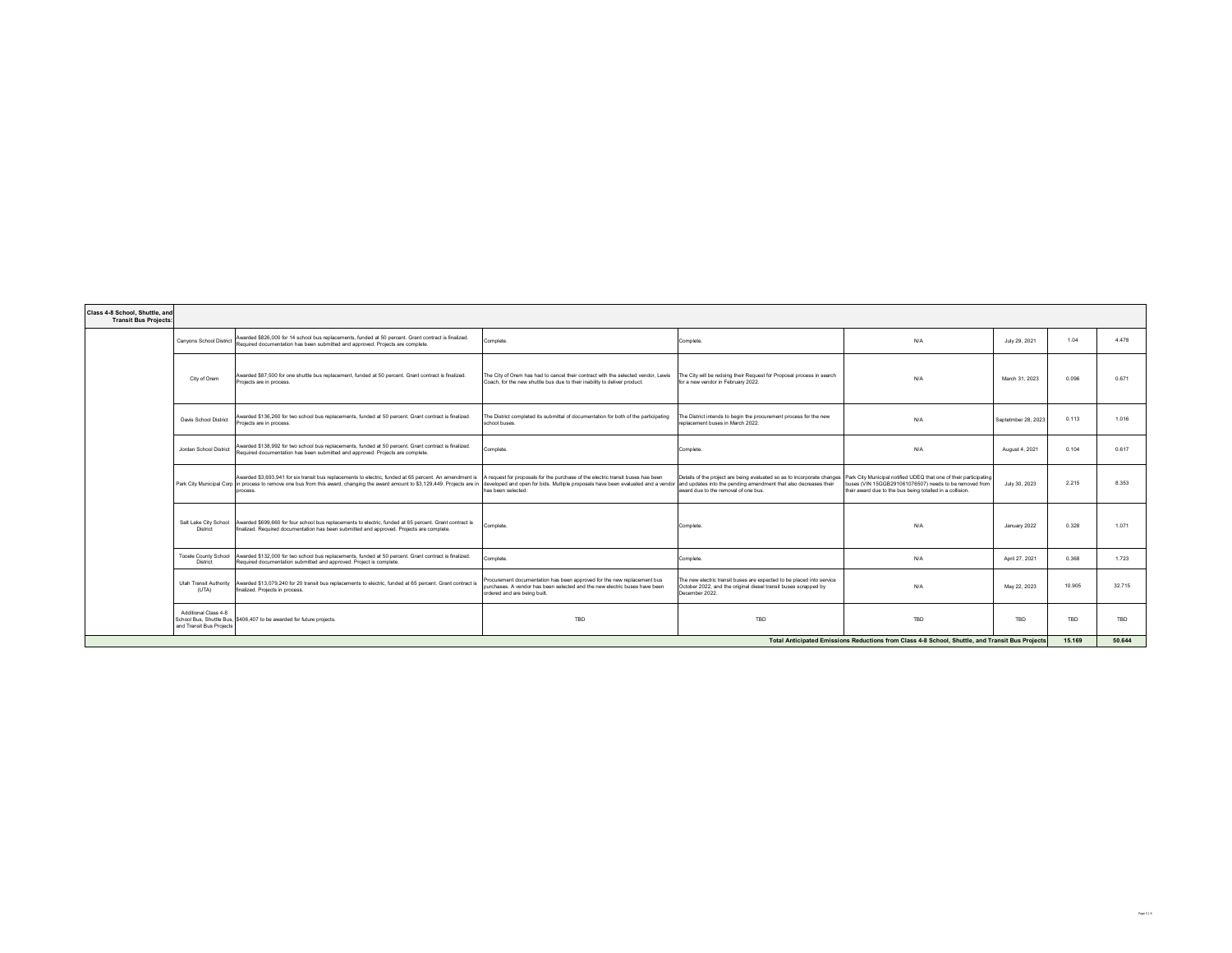| <b>Light-Duty Zero Emission</b><br><b>Vehicle Supply Equipment</b><br>Projects: |                                   |                                                                                                                                                                                                                                                                                                                                                                                                                                               |                                                                                                                                                                                                                                                                                                                                                                                                                                                                                                                                              |                                                                                                                                                                                                                                                                                            |                                                                                                                                                                                                                                                                                                                                                                                                                               |                    |       |                |
|---------------------------------------------------------------------------------|-----------------------------------|-----------------------------------------------------------------------------------------------------------------------------------------------------------------------------------------------------------------------------------------------------------------------------------------------------------------------------------------------------------------------------------------------------------------------------------------------|----------------------------------------------------------------------------------------------------------------------------------------------------------------------------------------------------------------------------------------------------------------------------------------------------------------------------------------------------------------------------------------------------------------------------------------------------------------------------------------------------------------------------------------------|--------------------------------------------------------------------------------------------------------------------------------------------------------------------------------------------------------------------------------------------------------------------------------------------|-------------------------------------------------------------------------------------------------------------------------------------------------------------------------------------------------------------------------------------------------------------------------------------------------------------------------------------------------------------------------------------------------------------------------------|--------------------|-------|----------------|
|                                                                                 | Clinton City                      | Awarded \$60,129 to purchase and install three Level 2 EVSEs (Electric Vehicle Supply Equipment) at the<br>Civic Center Park, Center Park, and Powerline Park. Reimbursed Clinton City \$46,808.38. Project is<br>unded at 100 percent. Project complete.                                                                                                                                                                                     | Final project includes the purchase and installation of three dual-port Level 2<br>EVSEs at public locations.                                                                                                                                                                                                                                                                                                                                                                                                                                | All three EVSEs were installed and activated on April 17, 2020.                                                                                                                                                                                                                            | Addresses are slightly different than proposed. The new<br>addresses are located at the same park as proposed, but at a<br>different location within the park. Details are:<br>1) from Powerline Park 1600 W 1740 N Clinton UT to<br>Powerline Park 1711 W. 1740 North Clinton, UT;<br>2) from Civic Center Park, 2100 N. 1500 W. Clinton, UT, to<br>Civic Center Park (Family Camp Parking), 2300 N. 1850 W.<br>Clinton, UT. | April 28,2020      | 0.013 | 0.13           |
|                                                                                 | Davis Technical Center            | Awarded \$49,000 to purchase and install three dual-port and one single-port Level 2 EVSEs at the Davis<br>Applied Technical College Campus. Reimbursed Davis Technical Center \$46,037 for completion of all four<br>EVSE units. All units are funded at 100 percent with the exception of one workplace charger funded at 60<br>percent. Project complete.                                                                                  | Final project includes the purchase and installation of three dual-port Level 2 EVSE DATC indicated that the first three EVSE units were installed and<br>units at public locations, and one single-port EVSE unit not available to the public activated on November 25, 2019, and the fourth and final EVSE unit<br>but will be used by DATC for their fleet vehicles.                                                                                                                                                                      | was installed and activated on September 24, 2020.                                                                                                                                                                                                                                         | N/A                                                                                                                                                                                                                                                                                                                                                                                                                           | September 28, 2020 | 0.05  | 0.5            |
|                                                                                 | Construction<br>Management (DFCM) | Division of Facilities and Awarded \$49,401 to partially fund the purchase and installation of 11 dual-port Level 2 EVSEs at the Multi<br>State Agency Office Building and Regional Building 2. Reimbursed DFCM \$49,401.60. Project funded at<br>100 percent of request. Project complete.                                                                                                                                                   | Final project includes the purchase and installation of 12 dual-port Level 2 EVSE<br>units at public locations.                                                                                                                                                                                                                                                                                                                                                                                                                              | All 12 EVSEs were installed and activated on September 23, 2019.                                                                                                                                                                                                                           | The project increased from 11 to 12 Level 2 EVSEs purchased<br>belleteni bne                                                                                                                                                                                                                                                                                                                                                  | February 12, 2020  | 0.19  | 1.9            |
|                                                                                 | Kamas City                        | Awarded \$41,227 to purchase and install one dual-port Level 2 EVSE at the City Office. Project has<br>started and is in process. Project funded at 100 percent.                                                                                                                                                                                                                                                                              | Kamas is currently designing the project as part of the reconstruction of its City Hall<br>parking lot and park improvements. Due to COVID-19 they are experiencing delays. 2022.<br>2022.<br>which has pushed back the starting and completion of the project.                                                                                                                                                                                                                                                                              |                                                                                                                                                                                                                                                                                            | N/A                                                                                                                                                                                                                                                                                                                                                                                                                           | July 19, 2022      | 0.014 | 0.14           |
|                                                                                 | Kavsville City                    | Awarded \$69,988 to purchase and install nine dual-port (seven public and two workplace) Level 2 EVSEs Final project includes the purchase of nine dual-port Level 2 EVSE units. Seven of<br>at: City Hall; 100 E. 200 N. Kaysville, UT; 300 N. Flint St.; and the Kaysville Operations Center. The seven<br>public charging stations are funded at 100 percent. The two workplace chargers are funded at 60 percent.<br>Project is complete. | the nine EVSE units are available to the public, and the other two EVSE units will<br>be used by the city fleet vehicles and not available for public use. Kaysville City<br>completed the installation of the units themselves instead of using a vendor.                                                                                                                                                                                                                                                                                   | The EVSEs were installed and activated throughout the summer and<br>fall of 2020. The following are the activation dates for the following<br>sites: Heritage Park, June 7, 2020; Barnes Park, June<br>8, 2020; Operations Center, September 22, 2020; and City Hall,<br>October 19, 2020. | N/A                                                                                                                                                                                                                                                                                                                                                                                                                           | November 4 2020    | 0.4   | $\overline{4}$ |
|                                                                                 | Lehi City                         | Awarded \$16,755 to purchase and install one dual-port Level 2 EVSE at City Hall. Project funded at 100<br>sercent. Project is complete.                                                                                                                                                                                                                                                                                                      | Final project includes the purchase and installation of one dual-port Level 2 EVSE<br>ocated at a public location.                                                                                                                                                                                                                                                                                                                                                                                                                           | nstalled and activated on July 15, 2020.                                                                                                                                                                                                                                                   | Addresses are slightly different than proposed. The new<br>addresses are located within the same parking lot as the<br>proposal. The location of the project was moved from 153 North<br>100 East Lehi, Utah, to 61 North 100 East Lehi, Utah.                                                                                                                                                                                | September 25, 2020 | 0.02  | 0.2            |
|                                                                                 | Murray City Power                 | Awarded \$157,608 to purchase and install two dual-port Level 2 EVSEs and one DC Fast Charger at<br>Murray Park Recreation Center. Project funded at 100 percent. Project complete.                                                                                                                                                                                                                                                           | Murray City Power has completed their project and submitted a request for<br>reimbursement. The final project includes the purchase, installation, and electrical<br>upgrade for two dual-port Level 2 and one DC Fast Charger. The reimbursement<br>was completed in July 2021.                                                                                                                                                                                                                                                             | The EVSE units were installed and activated on May 12, 2021.                                                                                                                                                                                                                               | N/A                                                                                                                                                                                                                                                                                                                                                                                                                           | July 8, 2021       | 0.088 | 0.88           |
|                                                                                 | Orem City                         | Awarded \$308,269 to purchase and install four DC Fast Chargers, funded at 100 percent, at City Hall.<br>Project is complete.                                                                                                                                                                                                                                                                                                                 | Final project includes the purchase and installation of four DC Fast Chargers. All<br>units are located at public locations.                                                                                                                                                                                                                                                                                                                                                                                                                 | The EVSE units were installed and activated on August 7.2020.                                                                                                                                                                                                                              | N/A                                                                                                                                                                                                                                                                                                                                                                                                                           | September 21, 2020 | 0.11  | 1.1            |
|                                                                                 | Provo City                        | Awarded \$752,500 to purchase and install 20 dual-port Level 2 EVSEs, funded at 100 percent, at the<br>following locations:<br>Provo Čity Center; Recreation Center (Parks & Rec.); Academy Library; Public Works Complex; Provo<br>Power Complex; Rock Canyon Park; North Park; Spring Creek Park; and Pioneer Park. The project has<br>started and is in process.                                                                           | Sixteen of the 20 EVSE units have been installed and activated. Provo City plans to<br>begin the installation of the four remaining EVSE units located at the City Center<br>ite possibly sometime in the 3rd quarter of 2022. Provo City will have the four<br>maining units installed at the new site where the existing City Center is located.<br>his development is currently under negotiation with Provo City Administration and<br>should be announced in the next few months. All 20 EVSE units are located at<br>public locations. | Installation and activation of the EVSE units at six of the seven<br>locations are completed. Provo Power is upgrading all of the primary<br>electrical services to the seven different locations.                                                                                         | The EVSE units that were originally planned to be installed at<br>North Park and Pioneer Park have been relocated to the<br><b>Recreation Center</b>                                                                                                                                                                                                                                                                          | October 22, 2022   | 0.28  | 2.8            |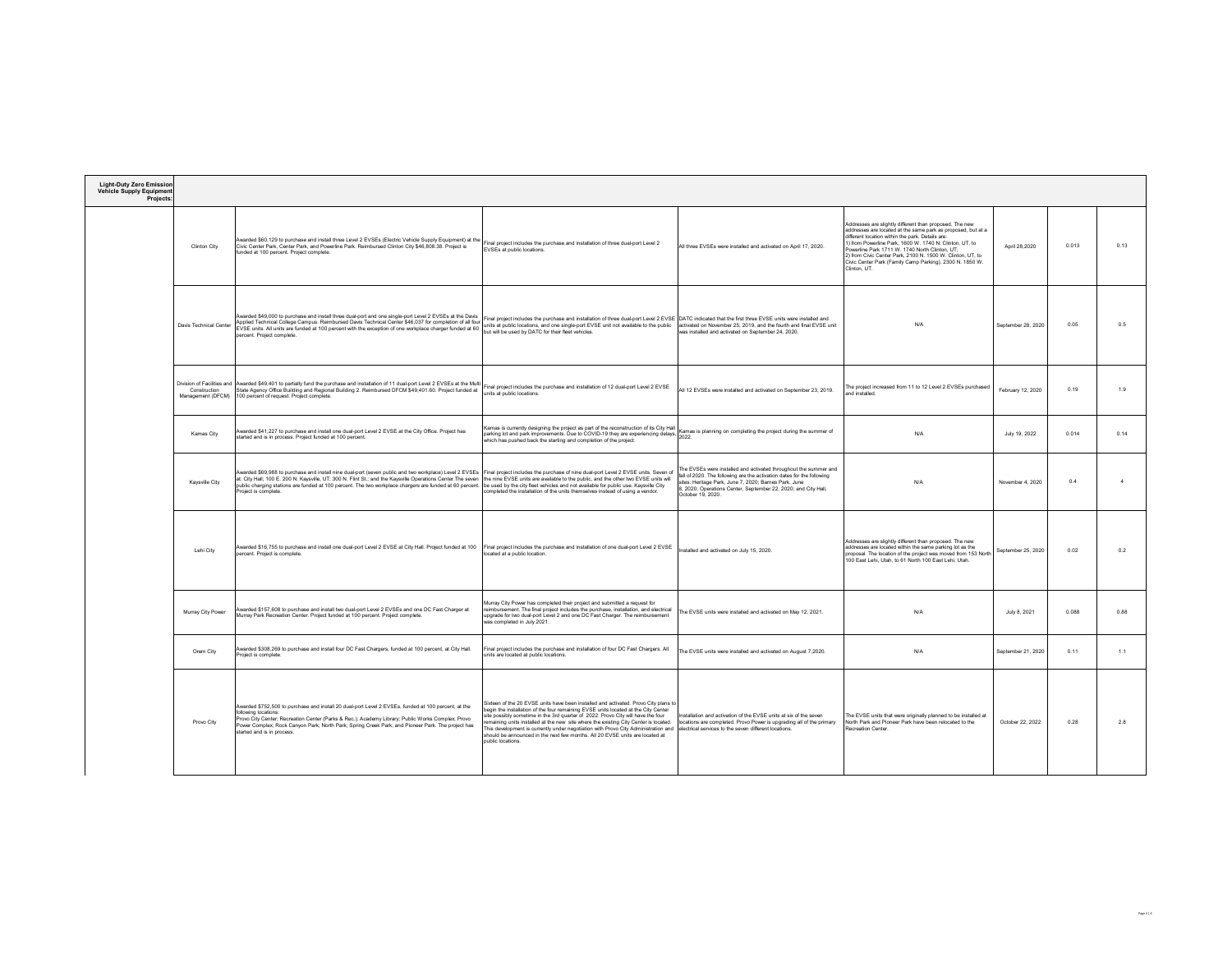| Salt Lake County Health<br>Department | Awarded \$603,095 to purchase and install eight dual-port Level 2 EVSEs and two DC Fast Chargers at<br>the Salt Lake County Health Department, funded at 100 percent. Project is complete                                                                                                                                                                                                                                                                                                                                                                                                                                                                                                                                                                                                                                                                                                                                                                  | inal project includes the purchase, installation, and electrical upgrade costs for<br>eight dual-port Level 2 EVSE units and two DC Fast Chargers. All ten EVSE units<br>are installed at nublic locations.                                                                                                                                                                                                                                                                                                                                                                                                                                                                                                                                                                                 | The EVSE units were installed and activated on February 9, 2021                                                                                                                                                                                                                                                                                                                                                                                                                                                                                                                                                   | N/A                                                                                                                                                                                                                                                                                                                                                                            | March 22, 2021   | 0.166 | 1.66  |
|---------------------------------------|------------------------------------------------------------------------------------------------------------------------------------------------------------------------------------------------------------------------------------------------------------------------------------------------------------------------------------------------------------------------------------------------------------------------------------------------------------------------------------------------------------------------------------------------------------------------------------------------------------------------------------------------------------------------------------------------------------------------------------------------------------------------------------------------------------------------------------------------------------------------------------------------------------------------------------------------------------|---------------------------------------------------------------------------------------------------------------------------------------------------------------------------------------------------------------------------------------------------------------------------------------------------------------------------------------------------------------------------------------------------------------------------------------------------------------------------------------------------------------------------------------------------------------------------------------------------------------------------------------------------------------------------------------------------------------------------------------------------------------------------------------------|-------------------------------------------------------------------------------------------------------------------------------------------------------------------------------------------------------------------------------------------------------------------------------------------------------------------------------------------------------------------------------------------------------------------------------------------------------------------------------------------------------------------------------------------------------------------------------------------------------------------|--------------------------------------------------------------------------------------------------------------------------------------------------------------------------------------------------------------------------------------------------------------------------------------------------------------------------------------------------------------------------------|------------------|-------|-------|
| Sandy City                            | Project completed. Awarded \$118,982 to purchase and install three DC Fast Chargers at City Hall. Project Final project includes the purchase and installation of three DC Fast Chargers at<br>funded at 100 percent. Reimbursement to Sandy City is \$118,982.                                                                                                                                                                                                                                                                                                                                                                                                                                                                                                                                                                                                                                                                                            | public locations.                                                                                                                                                                                                                                                                                                                                                                                                                                                                                                                                                                                                                                                                                                                                                                           | DC Fast chargers were installed and activated on June 12, 2019.                                                                                                                                                                                                                                                                                                                                                                                                                                                                                                                                                   | N/A                                                                                                                                                                                                                                                                                                                                                                            | March 23, 2020   | 0.12  | 1.2   |
| Saratoga Springs                      | warded \$26,788 to purchase and install three dual-port Level 2 EVSEs at the Municipal Campus, funded Final project includes the purchase of three Level 2 EVSE units. All three units are<br>at 100 percent. Project is complete                                                                                                                                                                                                                                                                                                                                                                                                                                                                                                                                                                                                                                                                                                                          | ocated in public locations                                                                                                                                                                                                                                                                                                                                                                                                                                                                                                                                                                                                                                                                                                                                                                  | All three EVSE units were installed and activated on July 15, 2020.<br>The original bid did not include installation, which the invoice includes<br>(\$6,067). In addition, the bid only quoted one year of networking, and<br>the final invoice included 5-years (an increase of \$4,668). VW funds<br>reimbursed Saratoga Springs for the originally agreed-upon amount of<br>\$26,788                                                                                                                                                                                                                          | N/A                                                                                                                                                                                                                                                                                                                                                                            | August 19, 2020  | 0.041 | 0.41  |
| City of South Salt Lake               | Awarded \$136,517 to purchase and install four dual-port Level 2 EVSEs at City Hall, funded at 100<br>percent. Project has started and is in process.                                                                                                                                                                                                                                                                                                                                                                                                                                                                                                                                                                                                                                                                                                                                                                                                      | The contractor (Black and McDonald/LilyPad) was issued a city building permit and<br>s expected to start construction in early December 2021, depending on weather.<br>The City is completing paperwork to register with ChargePoint and working through<br>the service contract with their legal department.<br>The Fire Department added an emergency shut-off Knox Box to scope. Additional<br>cost is \$3,563.00.<br>The City's building department requirements were above and beyond what<br>Lilypad/Black McDonald have experienced before, including a need for a stamped<br>electrical engineering drawing.<br>Delays in working with Rocky Mountain Power on selecting the location/type of<br>power connection and upgrading transformer to do so.                               | South Salt Lake City anticipates starting construction in early<br>December 2021, depending on weather. ChargePoint equipment has<br>en delivered                                                                                                                                                                                                                                                                                                                                                                                                                                                                 | N/A                                                                                                                                                                                                                                                                                                                                                                            | August 23, 2020  | 0.055 | 0.55  |
| Timpanogos Cave                       | warded \$10,966 to purchase and install one Level 2 EVSE at the Timpanogos Cave National Monument<br>Visitor's Center, funded at 80 percent. Project has started and is in process.                                                                                                                                                                                                                                                                                                                                                                                                                                                                                                                                                                                                                                                                                                                                                                        | nstallation of ChargePoint equipment, wiring, and bollards is complete and the cell<br>owers in the canyon were activated 9/2/2021. AT&T is the only service provider<br>that has been contracted as of yet. The status of the other providers is uncertain at<br>this point. Timpanogos Cave staff will contact ChargePoint in January 2022 to<br>figure out the next steps for getting the equipment initialized and activated.<br>The quote for installation and activation is higher than the initial estimate from the<br>supplier hid, partially due to a local decision to add steel bollards to the site to<br>protect the equipment. Timpanonos Cave indicated that they are prepared to cove<br>he additional costs with local funds in order to complete the project as planned. | Completion of local cell phone service was completed in September<br>2021. Completion of the project is expected sometime in the spring of<br>2022                                                                                                                                                                                                                                                                                                                                                                                                                                                                | limpanogos Cave National Monument, a federal agency, is not<br>defined as a government entity in the Trust Agreement. As<br>such, their reimbursement rate has been changed to 80<br>percent from 100 percent.                                                                                                                                                                 | July 23, 2022    | 0.014 | 0.14  |
| <b>UDOT</b>                           | Awarded \$1.047.623 to purchase and install 11 dual-port Level 2 and 16 single-port DC East EVSEs.<br>funded at 100 percent, at the following locations: Calvin Rampton Complex; Garden City; Castle Dale<br>City/Museum; Monticello Visitor Center; Bluff Maintenance Station; Richfield Administrative Office; Kanab;<br>Tie Fork Rest Area; Grassy Mountain Rest Area, West and East Bound; UDOT Price District Office, and<br>Price City Museum<br>Reimbursed UDOT for the completion of 11 dual-port Level 2 and four single-port DC Fast Chargers at the<br>following sites: Calvin Rampton Complex (three dual-port Level 2 and two single-port DC Fast Chargers);<br>Tie Fork Rest Area (two dual-port Level 2 EVSEs); Grassy Mountain Rest Area, West and East Bound<br>(four dual-port Level 2 EVSEs); and Price City Museum (two dual-port Level 2 EVSEs and two single-port<br>DC Fast Chargers). These EVSE units were funded at 100 percent. | UDOT has indicated that the remaining EVSE units have been installed and<br>activated. In addition, efforts are being made to potentially combine UDOT's and<br>Kane County's EVSE projects that are installed at the same location. This will<br>increase the number of EVSE units at the Kanab Civic Center from two DC Fast<br>Chargers to three DC Fast Chargers and seven Level 2 EVSE units.                                                                                                                                                                                                                                                                                                                                                                                          | Eleven dual-port Level 2 EVSEs and four single-port DC Fast Charger<br>were installed and activated during March, April, and May 2020. The<br>illowing are the activation dates for the following sites: Calvin Rampto<br>Complex, May 21, 2020; Tie Fork Rest Area, April 22, 2020; Grassy<br>Mountain Rest Area West and Fast Bound, April 6, 2020; and Price<br>City Museum, March 30, 2020. UDOT has indicated that the other<br>EVSE units have been installed and activated. During the next<br>reporting period, UDEQ will be working with UDOT on finalizing these<br>projects and issuing reimbursement. | Pending completion of combining projects with Kane County,<br>the number of EVSE units will increase at the Kanab Civic<br>Center from two DC Fast Chargers to three DC Fast Chargers<br>and seven Level 2 EVSE units. The combined project will be<br>funded partially through the VW Trust and the Utah Workplace<br>EVSE Program. There will be no changes to UDOT's award. | December 18 2022 | 1.26  | 12.6  |
| Utah Valley University                | Awarded \$99,000 to purchase and install six Level 2 EVSEs, two funded at 100 percent, and four funded<br>at 60 percent, at the following locations: L6 parking lot- 1133 West 800 South, Orem, Utah 84058; M22<br>parking lot- 450 West 900 South, Orem, Utah 84058; M29 parking lot- 1066 South 400 West Orem, Utal<br>84058; Aux Services parking lot- 1545 Business Park Drive, Orem, Utah 84058; Business Resource Cent<br>(BRC) parking lot- 815 West 1250 South, Orem, Utah 84058; and L9 parking lot- 800 South 1200 West,<br>Orem Utah 84058<br>Utah Valley University has been reimbursed for the completion of four out of the six EVSEs: L6 parking lot<br>M22 parking lot: M29 parking lot: and Aux Services lot. Three were funded at 60% and the other unit is a<br>public charging station and funded at 100 percent.                                                                                                                      | Four of the six EVSE units have been installed and have been put into service.<br>hree of these units are workplace chargers, and one is available to the public.                                                                                                                                                                                                                                                                                                                                                                                                                                                                                                                                                                                                                           | Four EVSEs were installed and activated on July 16, 2020.                                                                                                                                                                                                                                                                                                                                                                                                                                                                                                                                                         | UVU modified the location of one of their proposed public<br>locations from the Business Resource Cent (BRC) parking lot-<br>815 West 1250 South, Orem, Utah 84058 to its Lehi Campus<br>located at 2912 Executive Pkwy, Lehi, UT 84043. This EVSE<br>unit will be funded at 100%.                                                                                             | December 16,2022 | 0.083 | 0.83  |
| Weber State University<br>(WSU)       | Awarded \$143,694 to purchase and install four dual-port Level 2 EVSEs at the Campus Services<br>Building, Hurst Center, Reed K. Swenson Building, and the Dee Event Center. The project was originally<br>funded up to 70%, but has been changed to be funded at 95 percent. Project is complete                                                                                                                                                                                                                                                                                                                                                                                                                                                                                                                                                                                                                                                          | Final project includes the purchase, installation, and electrical upgrade costs for<br>four dual-port Level 2 EVSE units. All of the EVSE units are in public locations.                                                                                                                                                                                                                                                                                                                                                                                                                                                                                                                                                                                                                    | The EVSE units were installed and activated on Febuary 23, 2021.                                                                                                                                                                                                                                                                                                                                                                                                                                                                                                                                                  | WSU installed four dual-port EVSEs instead of the originally<br>proposed eight single-port EVSEs, resulting in a cost difference<br>of an additional \$68.                                                                                                                                                                                                                     | April 8, 2021    | 0.111 | 1 1 1 |